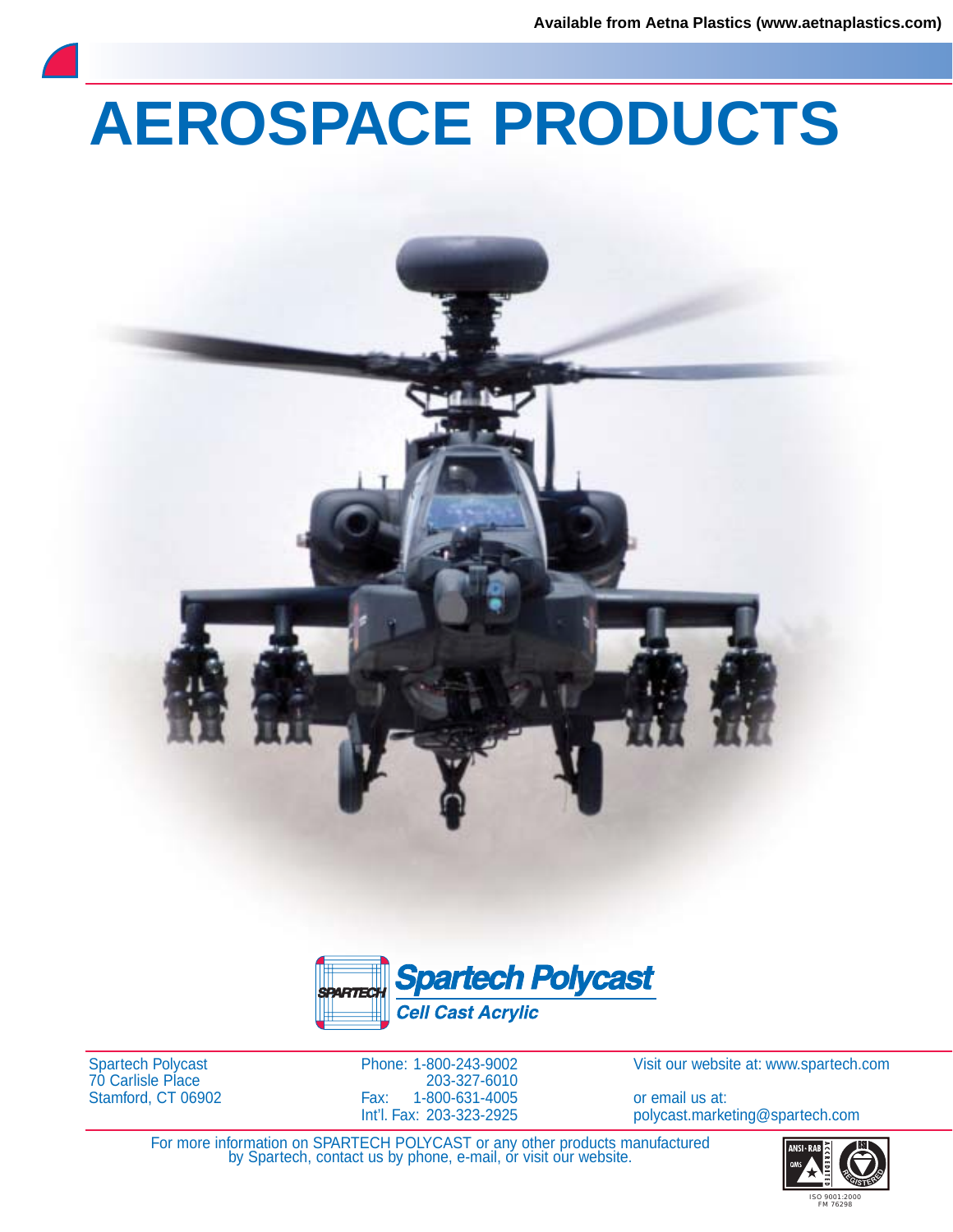## **OUR COMPANY**

**Cast acrylic sheet is the ideal material for aircraft transparencies. Spartech Polycast is known, the world over, as a leading producer of cast acrylic sheet for cabin windows, fighter canopies, windscreens, wing-tip lenses, outer laminates and instrument panels for general aviation and military aircraft. Polycast is also recognized as the manufacturer most responsive to the specific needs of its customer. Our range of sizes, thicknesses, colors and research facilities are dedicated to meeting the present and future needs of the demanding aerospace industry.**

Spartech Poylcast has been manufacturing cast acrylic sheet for over 30 years and is presently the principal supplier of acrylic sheet meeting U.S. Military Material Specifications MIL-P-5425, MIL-P-8184 and MIL-P-25690 to the United States aerospace industry. Spartech Polycast has developed an enhanced crazed-resistant material and MIL-P-8184 has been revised to recognize the improved performance of this material.



- Here are some of the ways in which Spartech Polycast has made creative, effective and prompt response to the needs of out customers and the aerospace industry in general.
- The development of improved acrylic to meet the fast-changing  $\bullet$ demands of commercial and military aircraft manufactures for superior material.
- The production of a horizontally shrunk sheet with residual shrinkage of less than .25% (Mil Spec allows up to 1%). This characteristic allows for forming before fabrication. It is ideal for edgelit panel and radar screen applications.
- Polycast standards consistently surpass the quality levels required by the Mil Spec. Polycasts sheet cleanliness and optical clarity are superior in the industry.
- The development of a sheet with different thicknesses in the center as compared to the edges. This enabled an aircraft manufacturer to design a canopy with strong, frontal impact capabilities yet which is thin enough on top so that a pilot can eject through it.

The formulation of colors which meet specific percentages of light transmission at final, stretched thickness.

The development of a strong technical support which is widely known in the aerospace industry for its commitment to technical customer service, whether rendered by mail, phone or in person.

## **OUR PRODUCTS**

**POLY A (ASTM D-4802)** is our standard unshrunk acrylic manufactured to a visual and optical aircraft specification. It is available in clear as well as transparent colors. common applications are non-critical glazing for commercial helicopters and sport planes.

**POLY FR9** is an interior acrylic material ideal for aircraft applications where low flame spread and low smoke generation are desirable.

**POLY 900** is a semi-cross-linked material formulated to meet British specifications DTD-5592.

**POLY II (MIL-P-5425)** military specification covering heat-resistant, preshrunk, clear, and colored acrylic sheet. Material supplied for conformance for this specification is identified by the name POLY II®. Polycast is qualified to furnish sheets in thickness 0.060-1.000 to meet this specification.

**POLY 76 (MIL-P-8184)** is a crosslinked, preshrunk acrylic with excellent resistance to crazing, solvent attacks and thermal dimensional change. As one of few U.S. Military approved materials for stretched panels (MIL-P-25690), sophisticated applications for both military and commercial aircraft are numerous. Availability in transparent colors enhances the versatility of this product. It meets or exceeds all requirements of MIL-P-8184. Type I and II, Class 1 and 2.

**POLY 84 (MIL-P-8184)** is a uniquely formulated, crosslinked preshrunk acrylic specifically designed to provide superior craze and solvent resistance for today's changing environment. Improvements such as lower water absorption and increased resistance to acids expands the number of "as cast" applications. Poly 84 also meets or exceeds MIL-P-8184, Type I and II, Class 1 and 2. Its superior craze resistance makes it ideal for monolithic windscreens, outer laminates and canopies. It is also available in transparent colors. It meets or exceeds all requirements of MIL-P-8184. Type I and II, Class 1 and 2.

**POLY 2000 (MIL-P-25690)** military specification covering stretched acrylic sheet specially designed from Mil-P-8184 base material. It offers enhanced craze properties and increased crack resistance. Material supplied for conformance to this specification is identified as Poly 2000<sup>TM</sup>.

## **TOLERANCES**

## **POLY II® POLY 76® POLY 84®**

| Standard<br>Thickness <sup>1</sup>                 |                                                |                                                          | <b>Class A</b>                                           |                                                          | <b>Class B</b>                                           | <b>Class C</b>                                           |                                                          |  |  |
|----------------------------------------------------|------------------------------------------------|----------------------------------------------------------|----------------------------------------------------------|----------------------------------------------------------|----------------------------------------------------------|----------------------------------------------------------|----------------------------------------------------------|--|--|
| <b>Inches</b>                                      | <b>Metric</b>                                  | <b>Inches</b><br><b>Metric</b>                           |                                                          | <b>Inches</b>                                            | <b>Metric</b>                                            |                                                          | <b>Metric</b>                                            |  |  |
| 0.030<br>0.060<br>0.080<br>0.100<br>0.125          | 0.762<br>1.524<br>2.032<br>2.540<br>3.175      | $+0.012$<br>$+0.012$<br>$+0.012$<br>$+0.012$<br>$+0.015$ | $+0.305$<br>$+0.305$<br>$+0.305$<br>$+0.305$<br>$+0.381$ | $+0.020$<br>$+0.020$<br>$+0.020$<br>$+0.020$             | $+0.508$<br>$+0.508$<br>$+0.508$<br>$+0.508$             | $+0.030$                                                 | $+0.762$                                                 |  |  |
| 0.150<br>0.187<br>0.220<br>0.250<br>0.312          | 3.810<br>4.750<br>5.588<br>6.350<br>7.925      | $+0.017$<br>$+0.020$<br>$+0.023$<br>$+0.025$<br>$+0.030$ | $+0.432$<br>$+0.508$<br>$+0.584$<br>$+0.635$<br>$+0.762$ | $+0.020$<br>$+0.023$<br>$+0.025$<br>$+0.030$<br>$+0.035$ | $+0.508$<br>$+0.584$<br>$+0.635$<br>$+0.762$<br>$+0.889$ | $+0.030$<br>$+0.030$<br>$+0.030$<br>$+0.035$<br>$+0.040$ | $+0.762$<br>$+0.762$<br>$+0.762$<br>±0.889<br>$+1.016$   |  |  |
| 0.375<br>0.417<br>0.500<br>0.625<br>0.750          | 9.525<br>12.700<br>15.875<br>19.050            | $+0.035$<br>$+0.040$<br>$+0.050$<br>$+0.050$             | $+0.889$<br>$+1.016$<br>$+1.270$<br>$+1.270$             | $+0.040$<br>$+0.045$<br>$+0.050$<br>$+0.050$             | $+1.016$<br>$+1.143$<br>$+1.270$<br>$+1.270$             | $+0.045$<br>$+0.050$<br>$+0.060$<br>$+0.065$             | $+1.143$<br>$+1.270$<br>$+1.524$<br>$+1.651$             |  |  |
| 0.875<br>1.000<br>1.250<br>1.500<br>1.750          | 22.225<br>25.400<br>31.750<br>38.100           | $+0.050$<br>$+0.050$<br>$+0.063$<br>$+0.075$             | $+1.270$<br>$+1.270$<br>$+1.600$<br>$+1.905$             | $+0.050$<br>$+0.050$<br>$+0.063$<br>$+0.075$             | $+1.270$<br>$+1.270$<br>$+1.600$<br>$+1.905$             | $+0.070$<br>$+0.075$<br>$+0.094$<br>$+0.112$             | $+1.778$<br>$+1.905$<br>$+2.388$<br>$+2.845$             |  |  |
| 2.000<br>2.250<br>2.500<br>3.000<br>3.500<br>4.000 | 50.800<br>57.150<br>63.500<br>76.200<br>88,900 | $+0.100$<br>$+0.113$<br>$+0.126$<br>$+0.146$<br>$+0.159$ | $+2.540$<br>$+2.870$<br>$+3.200$<br>$+3.708$<br>$+4.039$ | $+0.100$<br>$+0.113$<br>$+0.126$<br>$+0.146$<br>$+0.159$ | $+2.540$<br>$+2.870$<br>$+3.200$<br>$+3.708$<br>$+4.039$ | $+0.131$<br>$+0.168$<br>$+0.180$<br>$+0.204$<br>$+0.219$ | $+3.327$<br>$+4.267$<br>$+4.572$<br>$+5.182$<br>$+5.563$ |  |  |

### **Overages**

All sheet supplied net trim (with no overages).

### **Untrimmed Sheet**

Untrimmed sheets are available. No guarantee is given as to the additional area obtained by ordering untrimmed sheet.

1 Intermediate thickness are available.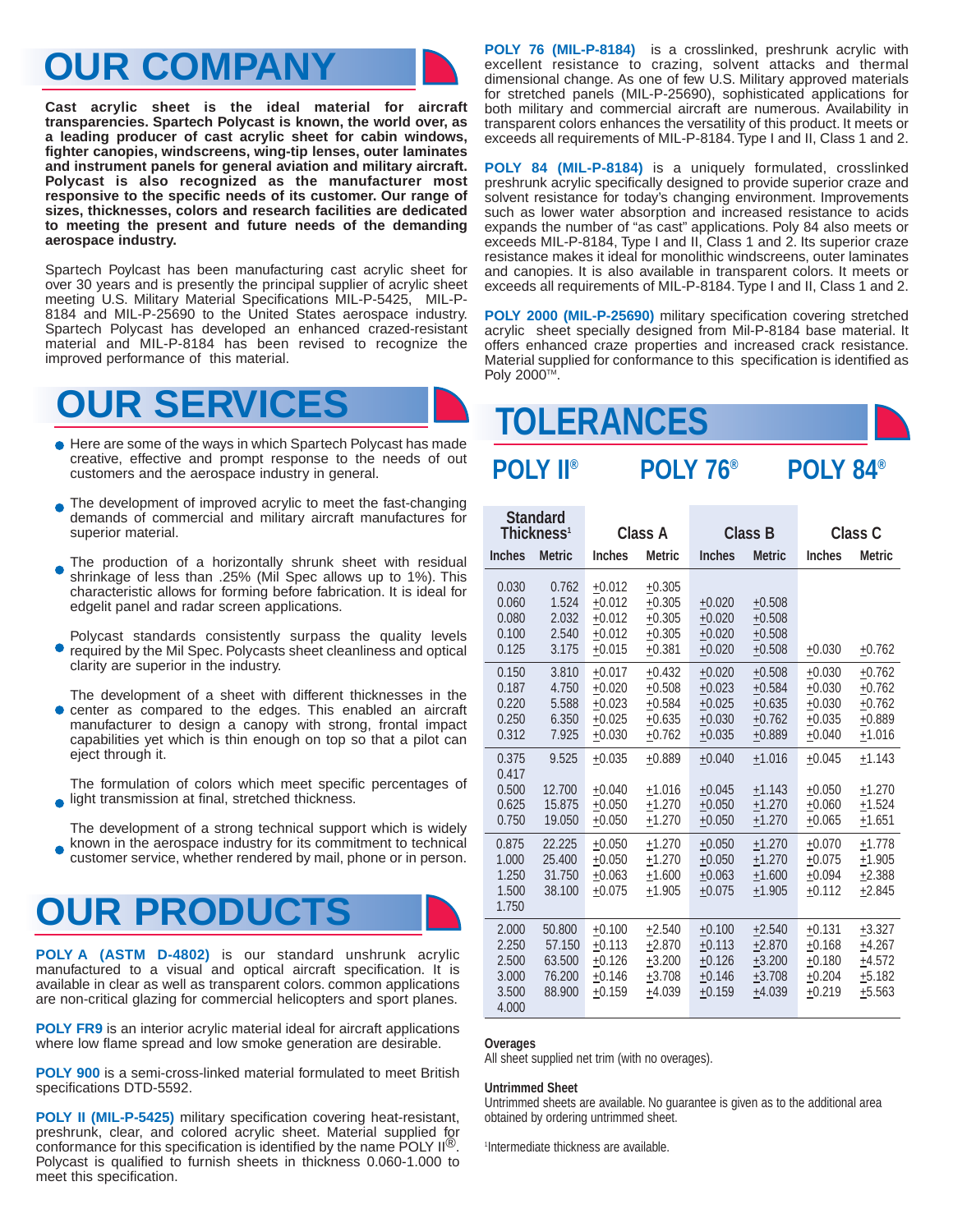## **SIZE AND THICKNESS**

### **POLY II® UVA** (MIL-PRF-5425)

■ Standard Items: Standard items may be ordered  $\Box$  Non-standard Items: Contact Inside Sales for in standard packages (cases and pallets) in quantities listed on inside back cover.

**Thicknesses1**

availability. Also contact Inside Sales for items which do not appear on chart.

 $\sqrt{2}$ 

## **Clear** Color

POLY II is available in most colors, manufactured in accordance with MIL-P-5425 insofar as the specification Sales for further informantion.  $\top$  $\top$ 

| <b>SIZES</b>                                               | Tolerance Class             | Thicknesses <sup>®</sup> | 030 | 060                      | 080      | 100              | 125              | 150 | 187                        | 220 | 250         | 312                        | 375                      | 500                   | 625                   | 750                        | 875                      | 1.000            | *Available as                                                            |
|------------------------------------------------------------|-----------------------------|--------------------------|-----|--------------------------|----------|------------------|------------------|-----|----------------------------|-----|-------------|----------------------------|--------------------------|-----------------------|-----------------------|----------------------------|--------------------------|------------------|--------------------------------------------------------------------------|
| $36 \times 48$<br>36 x 60<br>36 x 72<br>40 x 50<br>48 x 48 | $\mathcal{A}_{*}$<br>Ą      |                          | m   | ■<br>8<br>П              | <u>음</u> | $\Box$<br>$\Box$ | ٠<br>8<br>٦<br>п | 吕   | ■<br>$\Xi$<br>п<br>п       | 吕   | □<br>$\Box$ | ■<br>8<br>П<br>■           | 日<br>0<br>■              | $\Xi$<br>П<br>п       | $\Box$<br>$\Box$<br>□ | $\Xi$<br>$\Box$<br>٦       | 目日<br>п                  | 8<br>ō<br>П      | from larger si:<br>of larger size<br>POLY II <sup>®</sup>                |
| 48 x 60<br>48 x 72<br>$48 \times 96$<br>60 x 72<br>60 x 96 | $\star$<br>B<br>C<br>B<br>C |                          |     | $\overline{\phantom{a}}$ | □<br>п   | $\Box$<br>п      | □<br>п<br>٠<br>п | □   | $\Box$<br>п<br>п<br>п<br>п | □   | □<br>п      | $\Box$<br>П<br>■<br>■<br>П | □<br>$\blacksquare$<br>■ | □<br>п<br>■<br>П<br>П | □<br>□<br>$\Box$      | □<br>٦<br>$\Box$<br>$\Box$ | □<br>■<br>$\overline{a}$ | □<br>П<br>■<br>吕 | (MIL-PRF-5<br>Standard in<br>and .250 on<br>sizes & thick<br>on a min-ma |
| 72 x 72<br>72 x 96                                         | C<br>Č                      |                          |     |                          |          |                  | ┙<br>٦           |     | п<br>п                     | ш   |             | ш<br>п                     | ■<br>■                   | п<br>п                | □<br>$\Box$           | 吕                          | $\Xi$                    | $\Xi$            |                                                                          |

 $\overline{\phantom{0}}$ 

cutdowns izes. Tolerance prevails.

### **POLY II® UVT**

 $(425) -$ Standard in 48 x 96 .125 hly. All other knesses are ax basis.

### **POLY 76® (MIL-PRF-8184, Type I and II, Class I) POLY 84® (MIL-PRF-8184, Type I and II, Class 2)**

- **Standard Items:** Standard items may be ordered in standard packages (cases and pallets) listed on inside back cover.
- 
- □ **Non-standard Items:** Contact Inside Sales for availability and for items which do not appear on chart.

### **Clear** Color

Available in most colors, manufactured in accordance with MIL-PRF-8184 insofar as the specification is applicable. Please contact Inside Sales for further information.

| <b>SIZES</b>                                               | Tolerance Class               | Thicknesses <sup>®</sup> | 060                   | 080         | .100        | .125                   | 150         | 187                                       | $\approx$                  | 250                   | 312         | 375              | .500                  | $.625$ & above        |
|------------------------------------------------------------|-------------------------------|--------------------------|-----------------------|-------------|-------------|------------------------|-------------|-------------------------------------------|----------------------------|-----------------------|-------------|------------------|-----------------------|-----------------------|
| $36 \times 48$<br>36 x 60<br>36 x 72<br>40 x 50<br>48 x 48 | Α<br>$^\star$<br>$\star$<br>Ą |                          | ▅<br>2<br>2<br>2<br>2 | - 1<br>200  | 日日          | - 1<br>$\Xi$<br>π<br>п | □<br>目<br>П | - 1<br>□<br>$\Box$<br>$\blacksquare$<br>┓ | - 1<br>□<br>百日<br>$\Box$   | 日<br>ロ<br>■<br>■      | 8888<br>889 | □<br>目<br>$\Box$ | ٠<br>□<br>Ē<br>П      | 0000<br>0000          |
| 48 x 60<br>48 x 72<br>48 x 96<br>60 x 72<br>60 x 96        | $^{\star}$<br><b>BCBC</b>     |                          | ◻<br>П                | □<br>$\Box$ | □<br>$\Box$ | ۳<br>۳<br>۳<br>п<br>┓  | П<br>П<br>□ | ۳<br>п<br>۳<br>■<br>┓                     | □<br>■<br>۳<br>□<br>$\Box$ | ٠<br>٠<br>П<br>٠<br>П | П<br>٠      | □<br>П<br>□      | П<br>■<br>□<br>$\Box$ | □<br>■<br>٦<br>8<br>0 |
| 72 x 72<br>72 x 96                                         | $\frac{C}{C}$                 |                          |                       |             |             | $\Box$                 | □<br>$\Box$ | ٠                                         | □<br>$\Box$                | ■<br>۳                | П           | □                | - 1<br>п              | ■<br>$\Box$           |

1 Intermediate thicknesses are available with special ordering requirements.

\*Available as cutdowns from larger sizes. Tolerance of larger size prevails.

## **APPROVALS AND SPECIFICATIONS**

|                                               | U.S                              | <b>GREAT BRITAIN</b>       | <b>GERMANY</b>                         |
|-----------------------------------------------|----------------------------------|----------------------------|----------------------------------------|
| <b>POLY A</b>                                 | <b>AMTM D-4802</b><br>AMS-L-P391 |                            |                                        |
| <b>POLY II</b> ®                              | <b>MIL-PRF-5425</b>              |                            | Exceeds<br>WL5.1412                    |
| POLY 76 <sup>®</sup><br>Type I or II, Class 1 | <b>MIL-PRF-8184</b>              | Exceeds<br><b>DTD 5592</b> | <b>Exceeds</b><br>W <sub>25.1415</sub> |
| POLY 84 <sup>®</sup><br>Type I or II, Class 2 | MIL-PRF-8184                     | Exceeds<br><b>DTD 5592</b> | <b>Exceeds</b><br>WL5.1415             |
| <b>POLY 900</b> <sup>®</sup>                  |                                  | Exceeds<br><b>DTD 5592</b> |                                        |